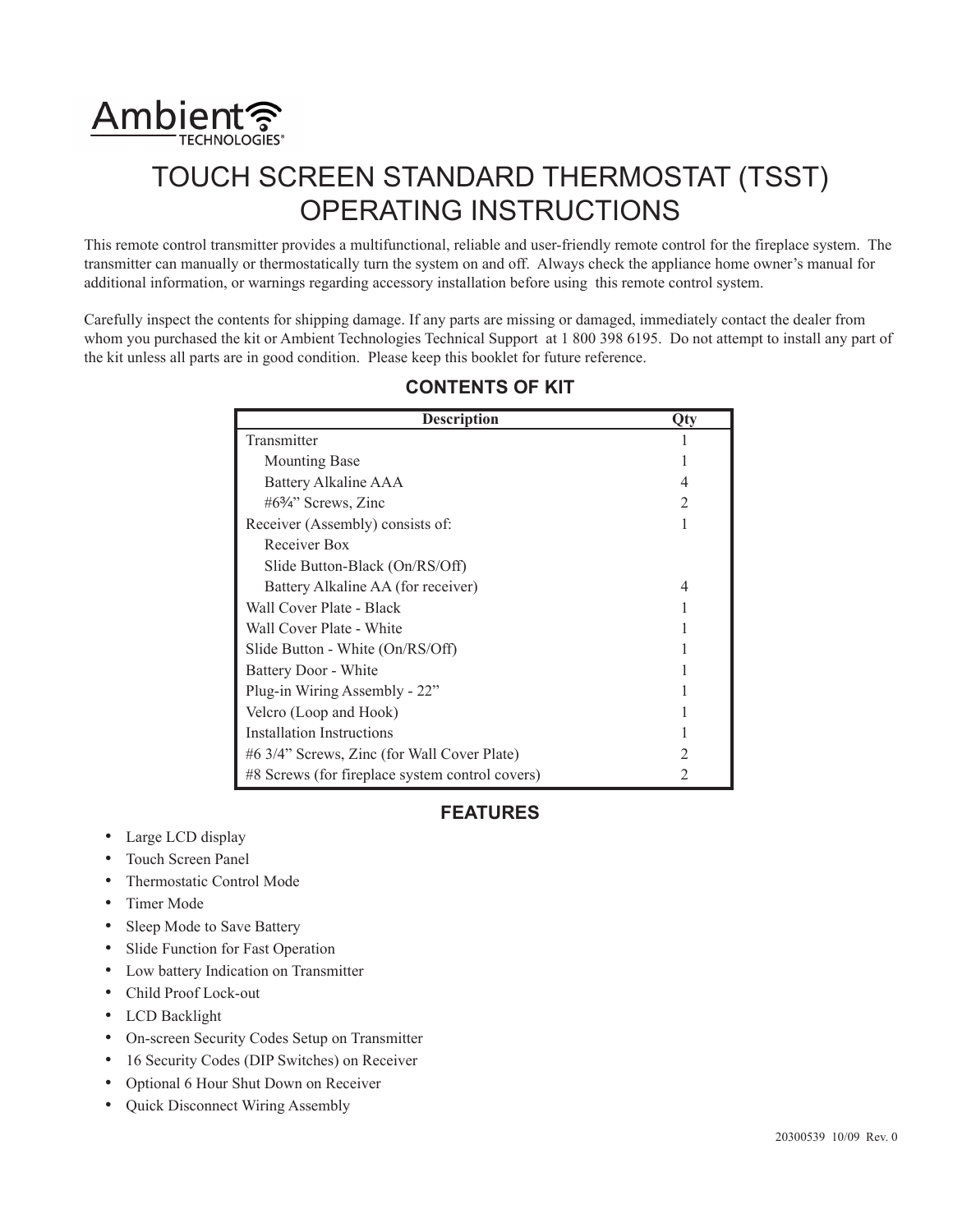# **WARNING Important Safey Information**

- This remote control system should only be used as described in this manual. Any other use is not recommended and will void the warranty.
- Read this manual thoroughly prior to installing, programming or operating any remote control.
- This remote control system is designed for use with a millivolt gas valve system. Do not use this remote control system on applications with voltages above 30 Volts AC.
- This remote control system requires **Four (4)** "AAA" alkaline batteries to power the transmitter and Four (4) "AA" batteries to power the receiver. Wiring must conform to appliance requirement and building codes/ordinances as required by local and national code authorities having jurisdiction.
- Do not short (or jumper) across the gas valve terminals to test the remote control installation. This could damage the unit and void the warranty.
- This remote control system should only be used as described in this manual. Any other use is not recommended and will void the warranty.

**Due to the sensitive temperature monitoring components in the transmitter, it is necessary to allow the transmitter to stabilize to room temperature before accurate room temperatures are displayed. If the transmitter is activated from a severe cold condition, allow 15 minutes for accurate temperature readings to appear on the LCD display.**

**Turn appliance OFF and allow to cool before installing or servicing. The remote operator must be installed exactly as outlined in these instructions. Read all instructions completely before attempting installation. Follow instructions carefully during installation. Any modification of components will void the warranty and may cause a fire hazard.**

WARNING **WARNING**

**NOTE**

**WARNING**

**MARNING** 

**Turn appliance OFF (at the appliance or remote receiver) if you are away from your house for an extended period of time. Never leave anything on top of the surface of the transmitter.**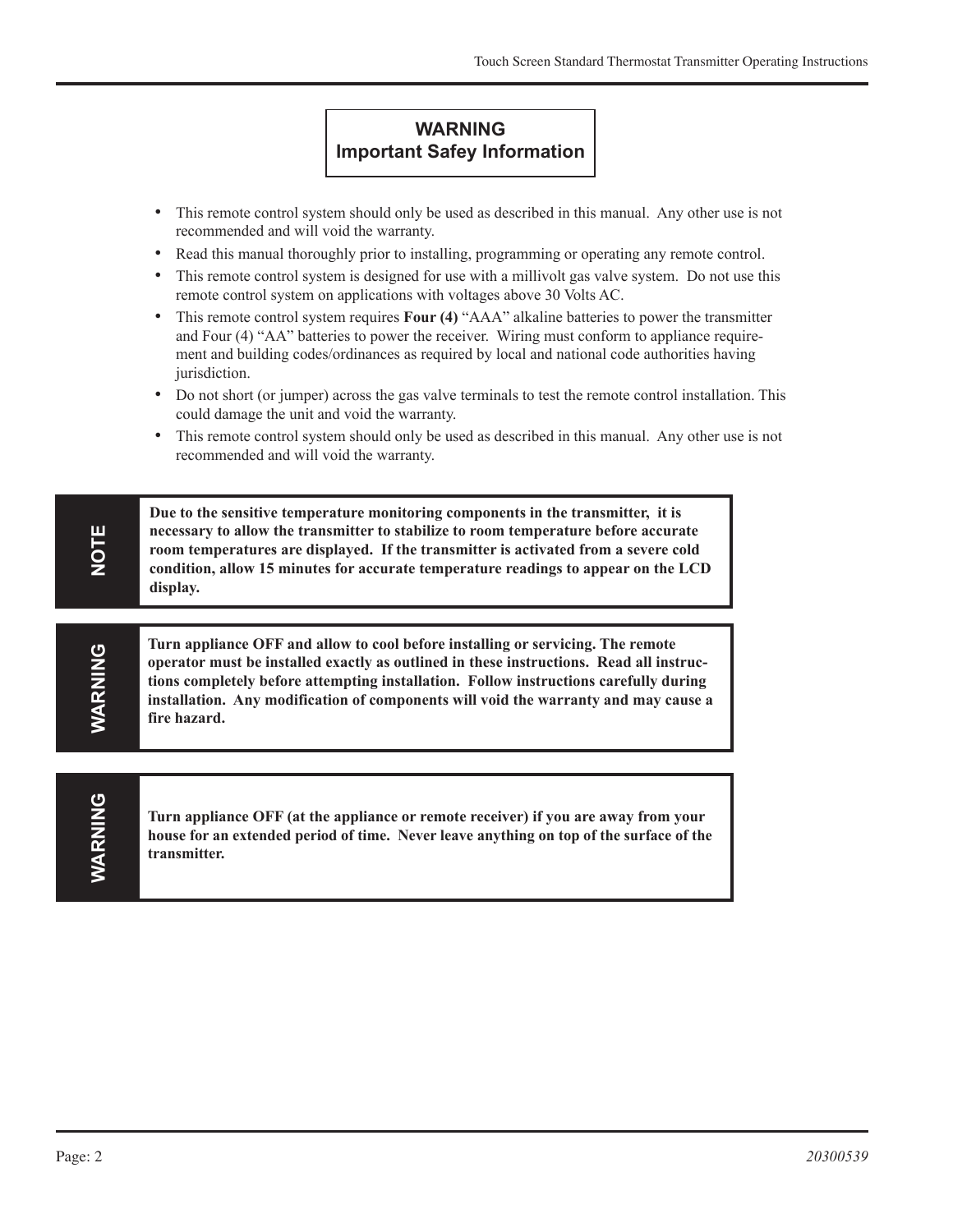# **INSTALLATIONS**

# **Receiver**

The remote receiver may be wall mounted or installed in the appliance per the appliance homeowner's manual. **Refer to the Homeowner's Manual for special installation instructions.** If wall mounted, the remote receiver must be installed in a junction box with cover plate provided. Failure to follow the installation instructions found in the appropriate Homeowner's Manual will void the warranty and may cause a fire hazard.

### Installing Batteries

The remote receiver uses four (4) "AA" batteries. To install batteries,

- 1. Open the battery door by pressing the two tabs located on the door.
- 2. Install the batteries as indicated in the receiver cover.
- 3. Close the battery door until the door tab snaps in place.
- 4. To install the receiver into a wall junction box, snap wall cover plate to the receiver and install the receiver with the screws provided to the junction box.
- 5. The batteries should be replaced at least once every 6 months or when the battery indicator flashes.

### Connecting the Receiver to your appliance

This system comes with a 22 inch wire assembly. Insert the white terminal to the back of the receiver. The terminal wire block can only be installed one way. Do not force the terminal plug onto the receiver. install batteries

Connect the wiring terminal two (2) 1/4" female spade terminals to the appliance. Refer to the appropriate Homeowner's Manual for proper wiring connections to the appliance. Your appliance may have other options to connect wiring from receiver. Connect to the two (2)  $1/4$ " female spade wiring terminals. Wire can be no longer than 20 feet.



# Optional 6 hour Shutdown

- 1. The receiver comes preset from the factory with a 6 hour shutdown from its last ON operation. This is done to prevent the appliance from continuing to run if unattended.
- 2. You may disable this feature if you wish. To disable, change the receiver privacy (DIP) switch #1 **ONLY** to the OFF position. Make sure the transmitter privacy (DIP) switches are set the same to the receiver. Follow the instructions on how to set the privacy (DIP) switch setting.
- 3. **By disabling this feature, your appliance may continue to run unattended.**



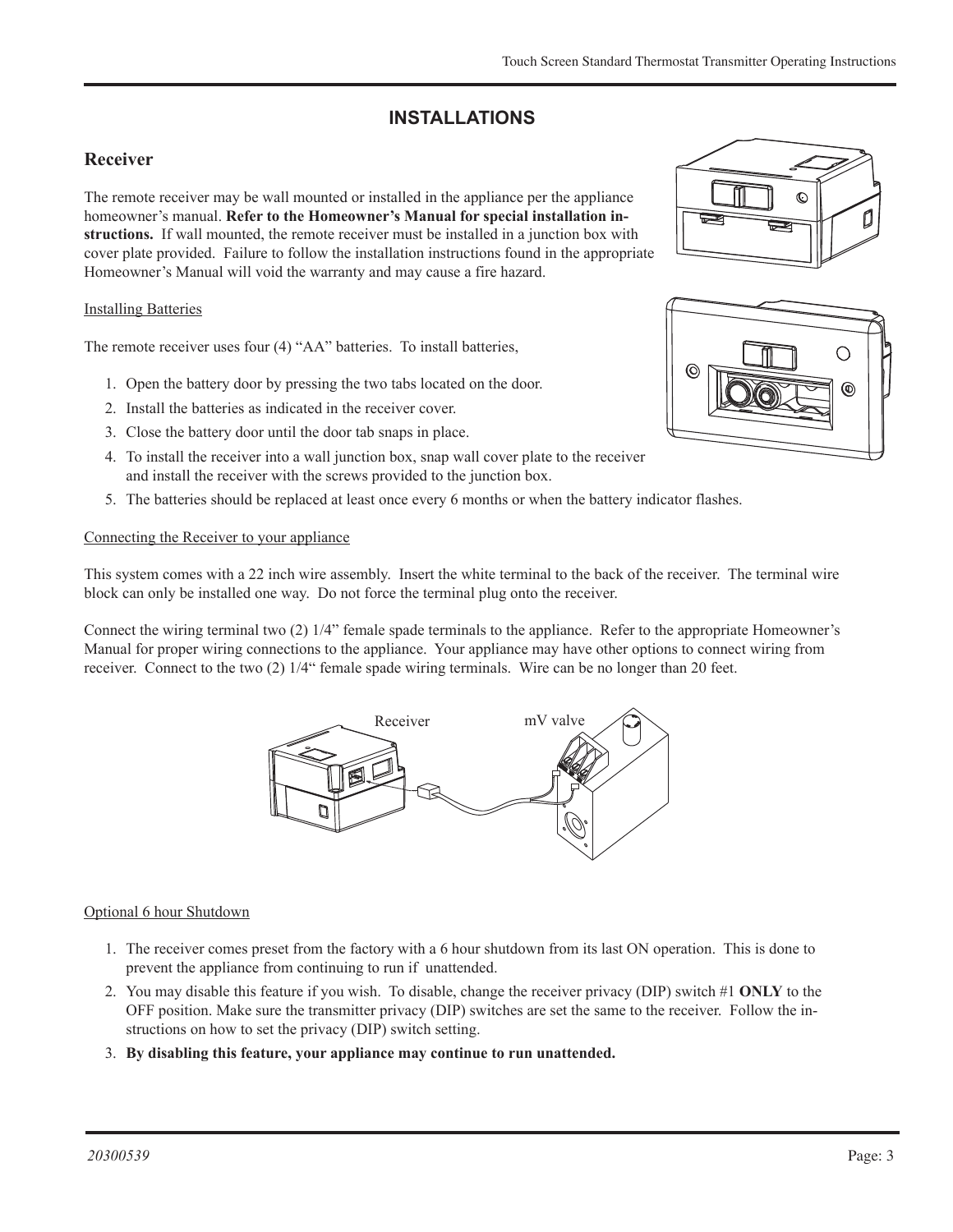**Make sure that the wires do not contact the appliances any place other than at the terminals. Exposure to temperatures higher than 105° C (250° F) may cause the receiver to malfunction or fire hazard.**

### **Transmitter**

 $\blacksquare$  Function Areas of the LCD Display

The figure on the right shows the display of the TSST LCD.

#### Information Bar

The information bar shows the room temperature, the "sending signal" radio icon, the low battery indication icon, the child-proof icon, and the flame icon. This area doesn't have touch buttons.

- The room temperature will always be shown after power-up. It displays the room temperature from 40 °F to 99 °F. "Lo" and "HI" will be displayed when the room temperature is lower than 40°F or higher than 99°F, respectively.
- The radio icon will be shown when the transmitter is sending a signal.
- The low battery indication icon will be shown when the battery voltage is low.
- The child-proof icon will be shown when the child-proof mode is activated.
- The flame icon indicates the current fireplace status On or Off.

#### Touch Area

The touch area contains all touch buttons to control the transmitter. It consists of two categories: menus and adjustment arrows. The blue LED backlight lights up for 8 seconds when any of the touch buttons is pressed.

- The menu contains the TIMER and THERMO buttons.
- The adjustment arrows include ON/up and OFF/down. Their default function is to turn on/off the flame. When a button from the menu is pressed, the ON/up and OFF/down buttons will temporarily become adjustment controls for the selected item. When the adjustment is done, the ON/up and OFF/down buttons go back to flame controller again.

#### Logo Bar

The Logo Bar contains the brand logo: Ambient Technologies.

■ Initialization and Setting up

# Installing Batteries:

The remote transmitter has two battery compartments, one on each end of the transmitter. **Always change all four (4) batteries at the same time.**



Function Areas of the LCD Display

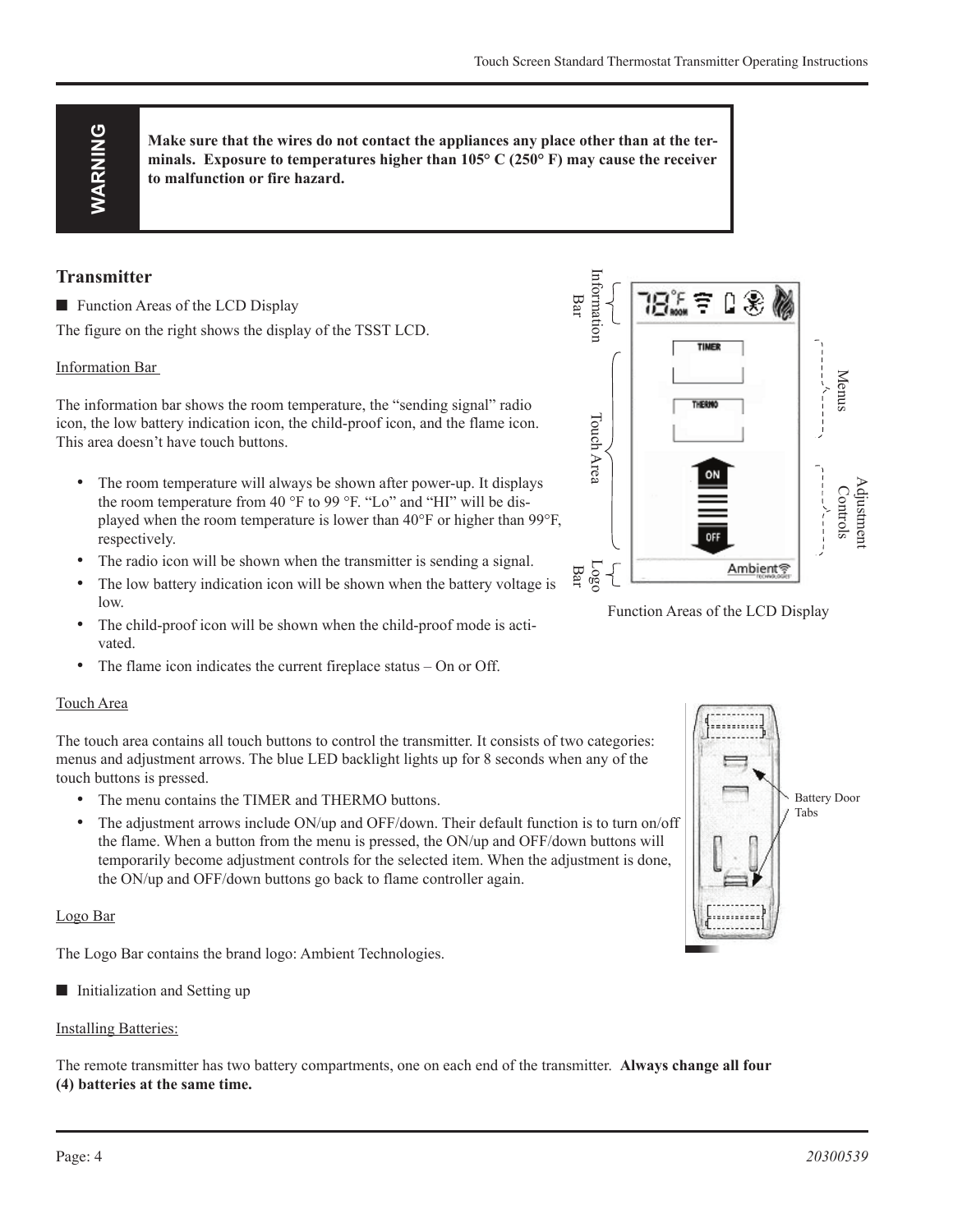#### To install batteries,

- 1. Press down the battery door tab and pull out to remove the battery door.
- 2. Install the batteries as indicated inside the battery compartments.
- 3. Close the battery door by snapping in place.
- 4. When all **four** batteries are installed, the transmitter will initialize for 5 seconds and then is ready for use.
- 5. The batteries should be replaced every 12 months or when the low battery icon indicator is displayed.

#### Changing Temperature Unit

When batteries are installed in the transmitter,

- 1. all available icons on the LCD will be turned on then be cleared.
- 2. the LCD will display temperature unit: °F. Use ON ∆ to toggle the units between °F and °C within the first 5 seconds.
- 3. the transmitter enters Manual Mode
- 4. the LCD displays room temperature with the chosen unit.

Setting Privacy Code on Transmitter and Receiver:

The remote transmitter privacy code and receiver privacy (DIP) switches are preset in factory. In the event of activation or interference from other nearby transmissions, change the code using the following procedures:

- 1. Press the ON/arrow button and the TIMER button at the same time to enter privacy code setup mode.
- 2. The setup display is shown in the figure. The four digits on the top stand for the privacy code (as the actual DIP switches on Ambient's previous remotes). The default values of the four digits will be all " $1$ " (ON).
- 3. The first digit will be flashing upon entering the setup mode. Push the ON button to toggle its value between "0" (OFF) and "1"(ON), and push the OFF button to jump to the next digit. The next digit will then start flashing and the first one stops flashing. Set up the four digits to your choice.
- 4. After setting up all the four digits, push OFF key to finish the process and return to the previous mode.

The DIP switches on the receiver need to be changed accordingly after changing the code on the transmitter:

- 1. Slide the code switches on the receiver up or down to match the four ON or OFF positions on the  $\frac{1}{2}$ transmitter. Switches #1, #2, #3 and #4 are preset to "ON" for receiver.
- 2. To check, touch either the On or Off button on the transmitter and the receiver indicator light will blink. If not repeat step 1.
- 3. The system is now ready to operate. See optional 6 hour shutdown on receiver section.



FP2609

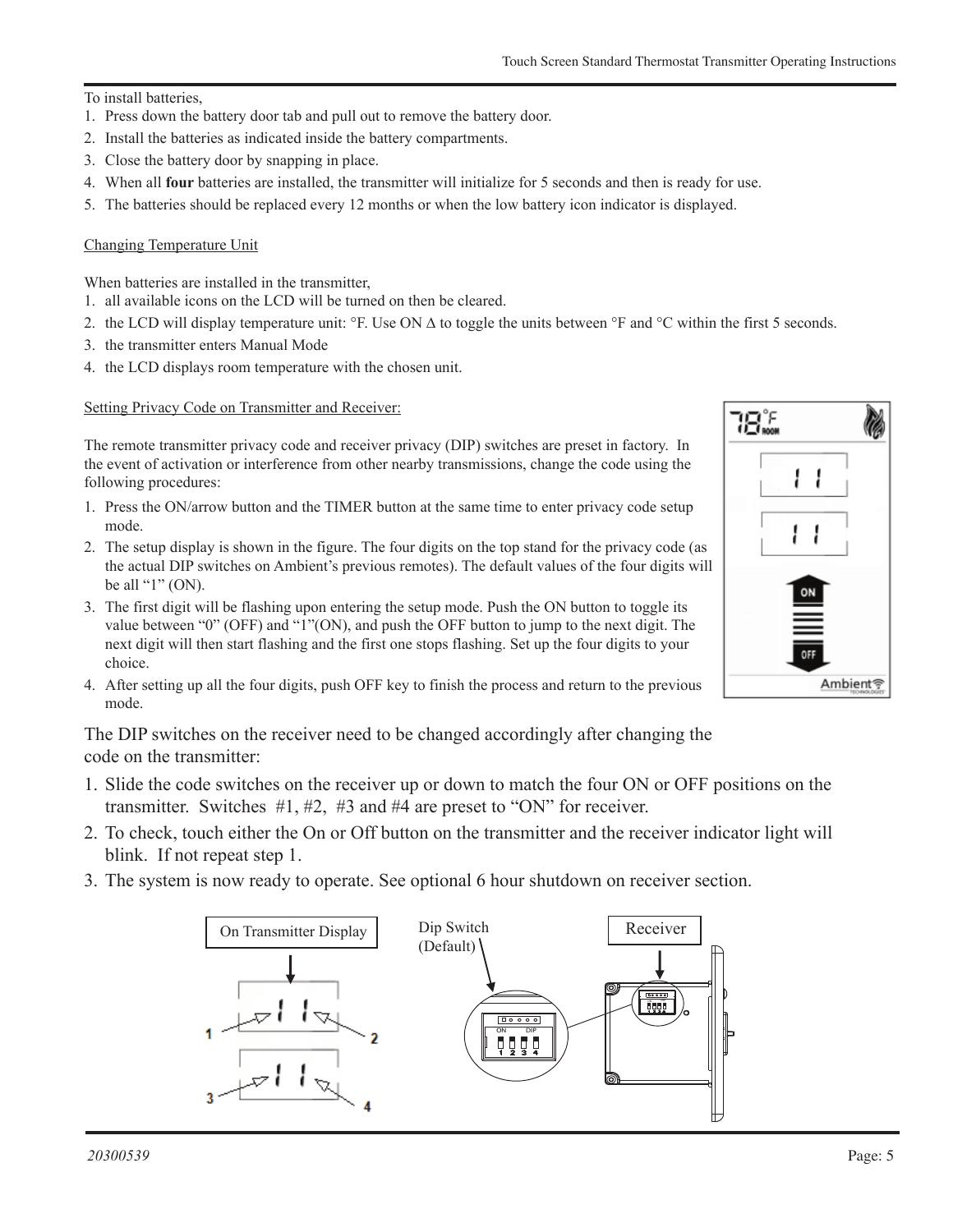**Do not use two (2) or more remote control systems in the same area with the same privacy code setting, as they will communicate with each other. This may cause the appliances to malfunction.**

Resetting the transmitter:

If the transmitter is not working properly, reinstall the batteries to reset the transmitter.

- 1. Pull out at least one of the batteries.
- 2. Press any key on the screen to discharge.
- 3. Wait for 10 seconds and then reinstall the batteries.

Pushing and holding any key for more than 10 seconds until the display refreshes will also reset the transmitter.

 $\blacksquare$  Functions and Operations

#### General:

The TSST Remote Control has two (2) operating modes: Manual and Thermostatic. The thermostat control can be set to temperature range between 45° F and 90° F. The fireplace can be turned on/off in either the manual and thermostatic mode.

The transmitter will operate the remote receiver from 1 foot to a maximum of 30 feet. The distance is reduced when batteries are low.

#### Manual Mode

**Example 2020 Conserver the control of the same tend of the same tend in the same of the latter and the same of the latter of the same of the same of the same of the same of the same of the burstice.<br>
<b>Example 2020 War** In this mode, the TIMER button and the THERMO button will only display "TIMER" and "THERMO", respectively without showing the time and the SET temperature. Pressing the ON/up and OFF/down buttons will turn on and turn off the fireplace if none of the menu buttons (TIMER, THERMO) are pressed and flashing.

- 1. Press the ON/up button to turn on the fireplace. The flame icon on the LCD displays High.
- 2. Press the OFF/down button to turn off the fireplace. The flame icon disappears.
- 3. Sliding up and down on the arrow buttons can also turn on or turn off the fireplace.

#### Timer Mode

Press the TIMER button to enter timer mode. The fireplace will stay on for a period of time as specified by the timer and then be shut off by the transmitter when the timer counts down to zero.

- 1. When the TIMER button is pressed, the Set Time appears in the frame of the button and flashes.
- 2. Use ON and OFF arrows to increase or decrease the Set Time in 15 min increment, between 0:00 to 6:00. Slide up and down on the arrow buttons will increase or decrease the Set Time in 1 hour increment.
- 3. Push the TIMER button again to confirm the Set Time, the transmitter sends an ON signal to turn on the fireplace.





timer mode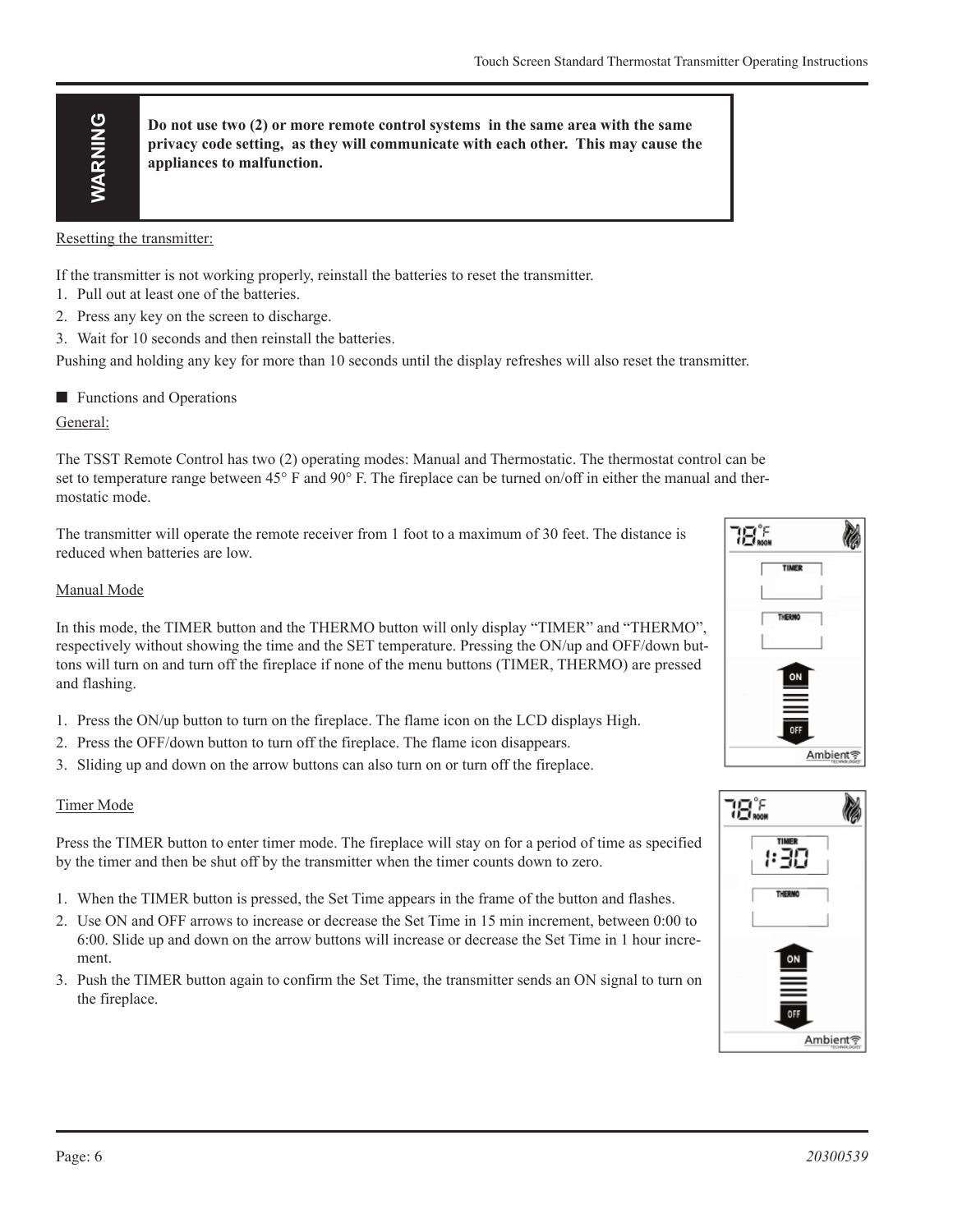- 4. The flashing stops and the ON/up and OFF/down buttons become flame controller again.
- 5. The TIMER button can be used when the transmitter is in Manual Mode or in Thermostat Mode. In both modes, the fireplace will be shut down completely when the timer counts down to zero.
- 6. To exit Timer Mode,
	- a. Push and hold the TIMER button for 3 seconds Or
	- b. Use the OFF/down buttons to decrease the Set Time to zero.

#### Thermostat Mode (Auto Mode)

Presse the THERMO button to set the transmitter in thermostat mode. The transmitter will automatically turn on the fireplace when the room temperature is below the set temperature and turn off the appliance when the room temperature is above the set temperature within one degree.

- 1. When the THERMO button is pressed, the Set temperature appears in the frame of the button and flashes.
- 2. Use ON and OFF to increase or decrease the Set temperature in 1 degree increment, between 45 degrees and 90 degrees. Slide up and down on the arrow buttons will increase or decrease the Set Temperature in 10 degrees increment.
- 3. Press the THERMO button again to confirm the Set Temperature. The transmitter will send out an On signal or an Off signal depending on the relationship between the Set temperature and the Room temperature.
- 4. The flashing stops and the ON and OFF buttons become flame controller again.
- 5. To exit Thermostat Mode, push and hold the THERMO buttons for 3 seconds or press the OFF button.

#### Setting up Blank Screen or Constant Display in Idle

There is an option to set up how the LCD displays and functions when the transmitter is in idle. There are two choices:

- 1. A) Mode. When the transmitter is in idle, the icons in the "touch area" (timer, thermostat, ON/OFF) will disappear, as shown in the figure on the left. When any of the touch buttons is pressed, those icons will appear and ready to operate (default).
- 2. B) Mode. The transmitter always displays all available icons showing current status of timer and thermostat as shown in the figure on the right.
- Press TIMER and THERMO buttons at the same time for 3 seconds to toggle between A) and B).
- 1. When the current setting is B), pressing TIMER button and THERMO button at the same time for 3 seconds will switch to A) Mode. The touch area icons will disappear.
- 2. When the current setting is A), touch any place in the touch area to bring up the icons then press TIMER button when the current setting is A), touch any place in the touch area to bring up the icons then press TIMER button<br>and THERMO button at the same time for 3 seconds. The backlight will flash once to indicate that the setting h changed to B). FP2620

# ■ Safety Features

1. Low Battery Detection

When low battery condition occurs, the transmitter will turn off the fireplace.

- A) Battery voltage is checked every one minute. When the battery voltage is low, the LCD displays a low battery icon which will exist in all modes.
- B) The transmitter will not operate with low battery voltage. Change the batteries before the batteries become too weak for normal operations.



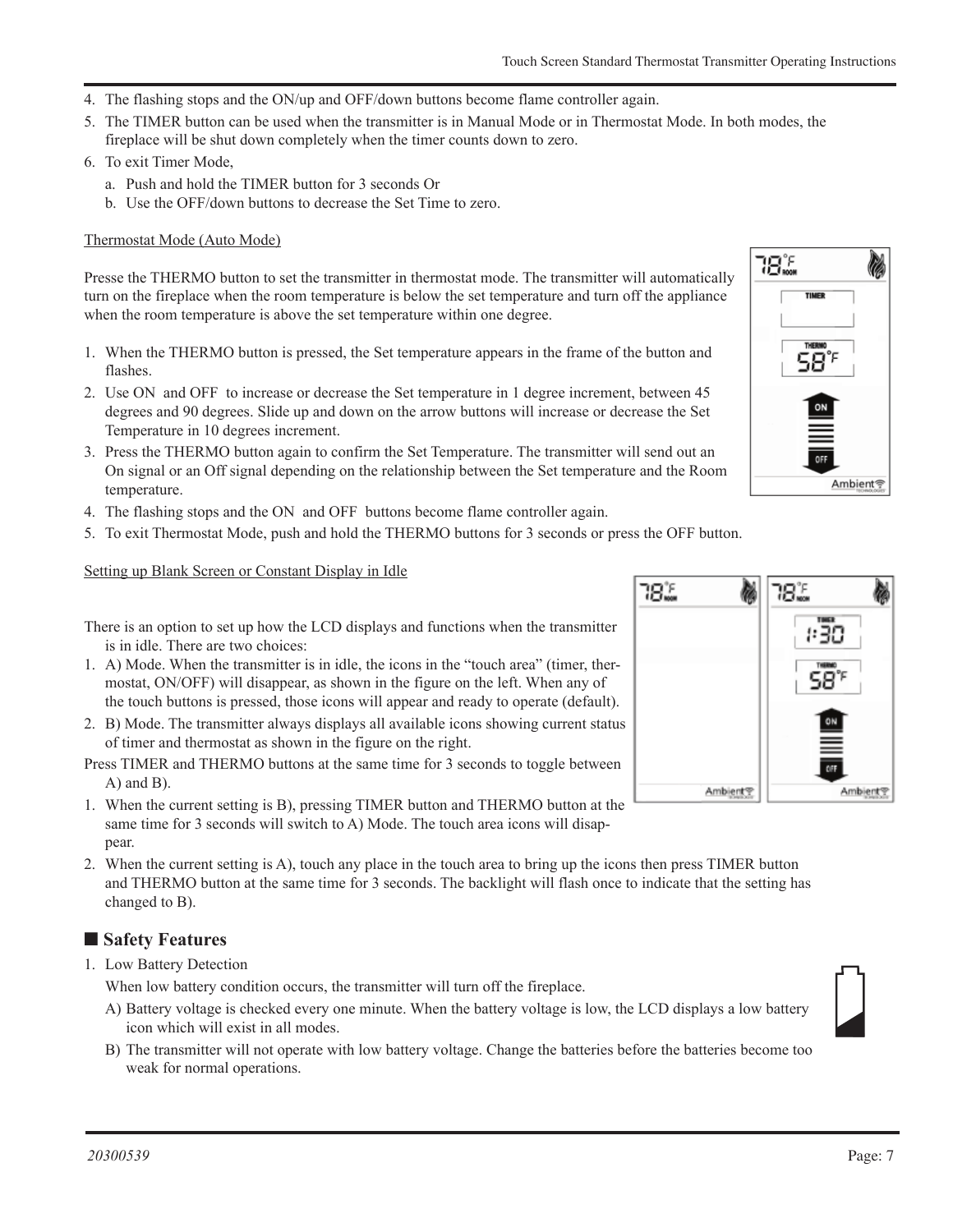#### 2. Power On Initialization

After the power-on initialization, the transmitter sends a signal to turn off the fireplace.

3. Thermal Shutdown

When the ambient temperature is more than 99°F, the transmitter will turn off the fireplace.

- A) The LCD will display "HI".
- B) The Transmitter will not function until the room temperature has dropped below 99 degree Fahrenheit.
- 4. Low Temperature Condition

When the ambient temperature is less than 40 degrees Fahrenheit, the LCD will display "LO", and NO SIG-NAL will be sent to turn on the appliance.

All functions still remain the same for both Manual Mode and Thermostat Mode

5. Child-proof Protection

The child-proof icon will be shown when the child-proof mode is activated by pressing the ON button and the OFF button at the same time for three seconds.

- A) Enter childproof mode by pressing and holding both the ON button and the OFF button simultaneously for 3 seconds. The Childproof indicator will be shown on the LCD.
- B) Deactivate childproof mode by pressing and holding the ON button and the OFF button simultaneously for 3 seconds again. The Childproof indicator disappears on the LCD.
- C) The transmitter cannot be operated in childproof mode.

| <b>Symptom</b>                        | <b>Causes</b>                                                                                         | <b>Action</b>                                                                                  |
|---------------------------------------|-------------------------------------------------------------------------------------------------------|------------------------------------------------------------------------------------------------|
| 1. Battery icon on LCD on transmitter | 1. Low Battery                                                                                        | 1. Replace batteries. Change batteries<br>every 6 months.                                      |
| 2. LCD display is blank               |                                                                                                       | 2. Check battery installation or replace<br>batteries.                                         |
| 3. LCD display shows "funny" display  |                                                                                                       | 3. Reset the transmitter (see "Resetting")<br>the Transmitter" section).                       |
| 4. Appliance does not come on         | 2. The transmitter did not match<br>with the receiver                                                 | 1. Make sure the transmitter has<br>learned to the receiver.                                   |
|                                       | 3. Transmitter measures temp-<br>erature exceeding 99 degrees<br>Fahrenheit and shows "HI" on<br>LCD. | 1. Move transmitter to a cooler place<br>and wait until temperature drops<br>below 99 degrees. |
|                                       | 4. Distance between the transmitter<br>and receiver is more than 30 feet                              | 1. Make sure the opening distance is<br>less than 30 feet.                                     |
|                                       | 5. Receiver not turned on.                                                                            | 1. Set receiver to R/S.                                                                        |
|                                       | 6. Wiring loose or no correct.                                                                        | 1. Check wire connection (TH/TP/TH).                                                           |

# TROUBLESHOOTING



 $LD$